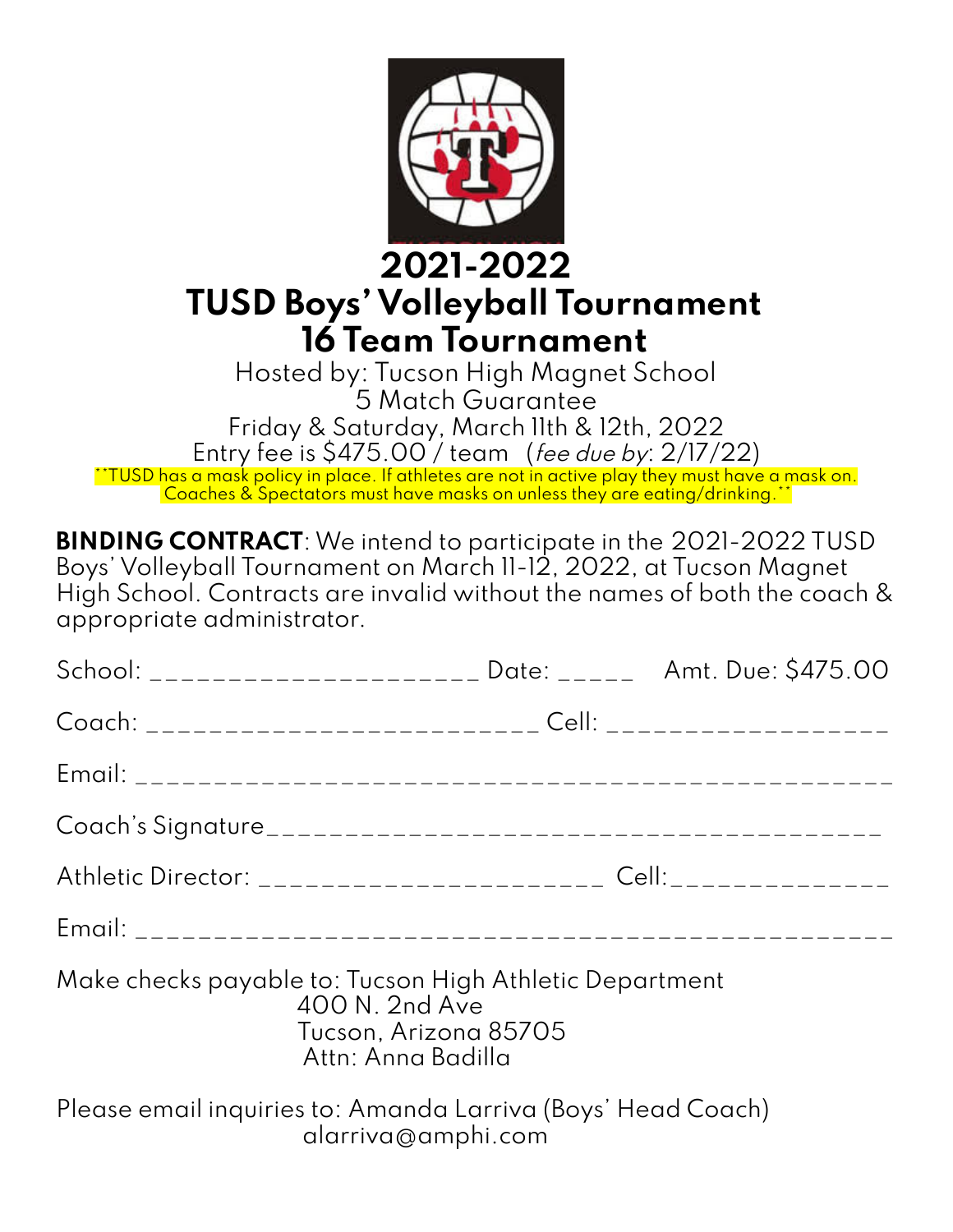

#### **2021-2022 TUSD Boys' Volleyball Tournament Details 16 team tournament**

Plaques awarded to 1st & 2nd place. All Tournament Team will receive medals. All matches are best 2 out of 3 with a cap of 27/17. There will be 2 AIA referees for each match.

# **Friday, 3/11 Pool Play**

Gyms open at 10:00 AM **Pool play begins at 11:00 AM**

- 1st match warm-up: 5 min. shared, 5 min. on & 5 min. off the court
- 2nd & 3rd match warm-up: 3 min. shared, 4 min. on & 4 min. off the court

**During pool play the reffing team needs to provide 2 line judges & 2 scorekeepers for all pool play games.**

### Sample Friday Schedule:

#### **Pool Play: West Gym Court 1**

| <b>Time</b>       | <b>Teams</b> | Ref |  |
|-------------------|--------------|-----|--|
| 11:00 AM          | 1 VS. 3      | 2   |  |
| 12:00 PM          | 2 VS. 4      |     |  |
| 1:00 PM           | 1 VS. 4      | 3   |  |
| 2:00 PM           | 2 VS, 3      |     |  |
| $3:00 \text{ PM}$ | 3 VS. 4      | 2   |  |
| 4:00 PM           | 1 VS. 2      |     |  |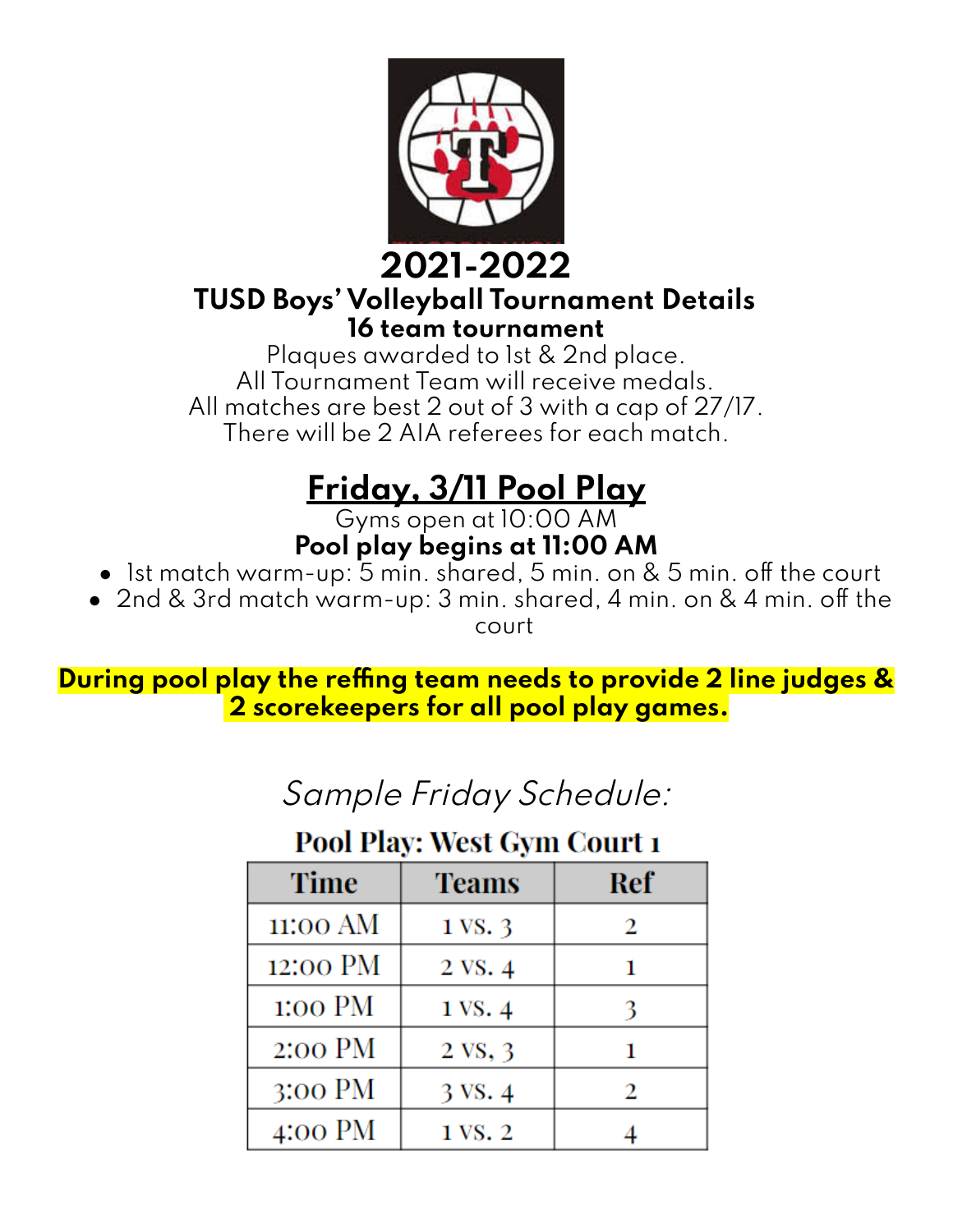## **Saturday, 9/4 Bracket Play**

Gyms open at 9:00 AM Bracket Play starts 1t 10:00 AM

- Ist match warm-up: 5 min. shared, 5 min. on & 5 min. off the court
- 2nd & 3rd match warm-up: 3 min. shared, 4 min. on & 4 min. off the court

#### **Modified Consolation Bracket play begins at 10:00 AM**

Ist place match in the red bracket will have no caps.

THMS will provide scorekeepers and line judges for the bracket play matches on Saturday.